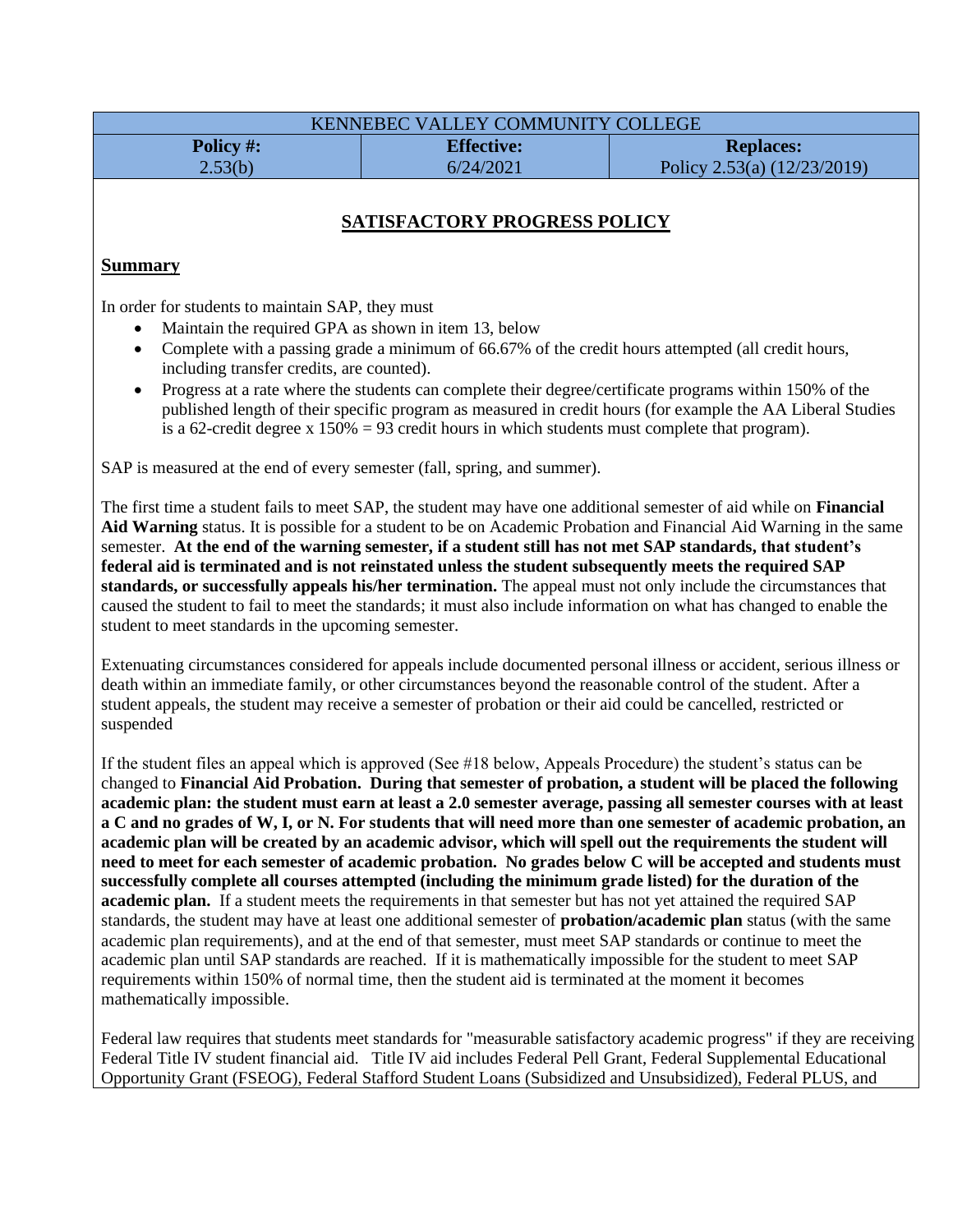Federal Work Study. The following policy defines "measurable satisfactory academic progress" for financial aid recipients attending Kennebec Valley Community College**.**

# **1. ELIGIBILITY FOR FINANCIAL AID**

It is the policy of KVCC to provide financial aid awards to students who remain in good academic standing and make satisfactory progress toward their certificates, diplomas or degrees while receiving financial aid.

Financial aid awards and evaluations of academic standing are based on the students' enrollment statuses of:

FULL-TIME: 12 or more credit hours of course registration THREE-FOURTHS-TIME: 9 -- 11 credit hours of course registration HALF-TIME: 6 -- 8 credit hours of course registration LESS-THAN-HALF-TIME: 1 -- 5 credit hours of course registration

Students are required to meet both the "quality" and "quantity" measures outlined in this document. These measures are evaluated at the end of each semester. Students who do not meet these standards will lose their financial aid eligibility.

#### **2. LIMITS FOR TERMS ON FINANCIAL AID**

Students receiving financial aid are allowed 150% of "normal" time to complete academic certificates, diplomas or degrees. "Normal" time is one year for most certificate and diploma programs and two years for associate degree programs, as outlined in the school catalog. KVCC figures the 150% by computing one and a half times the number of credits needed for the degree or certificate. For example, if a student is pursuing an Associate of Arts in Liberal Studies degree, which requires 62 credits to complete, he/she can accrue 93 credits before running out of aid. The amount of credits is computed on the first degree program attempted, so switching degree/certificate programs will not increase the number of credits a student has before running out of financial aid. If a student graduates from one degree/certificate program and enrolls in another, KVCC will subtract the credits from the first program to determine financial aid eligibility for the second program. If a student is unable to complete the program within the 150%, he/she has the right to appeal *See Item 18 for more information on the appeal process.*

## **3. TRANSFER CREDIT**

Transfer credit may be awarded for course work completed at accredited colleges only if grades of "C" or higher have been achieved in courses that are comparable to those offered in the KVCC programs.

Transfer credits do not count in the calculation of the GPA, but they are included in the calculation of both attempted and earned hours (*see Item 11),* and transfer credits are included in the calculation of 150% of "normal" time *(see Item 2)*.

#### **4. AUDITS, CHALLENGE EXAMS, C.L.E.P.S.'s, WORK EXPERIENCE**

Financial aid is not awarded for AUDITS, CHALLENGE EXAMS, C.L.E.P.'s or WORK EXPERIENCE that may be granted toward certificates, diplomas or degrees. Credit for this work is not used to determine enrollment status (fulltime or part-time), nor is it counted toward the minimum credit requirements students must earn for terms on aid. Credit granted from exams and work, like college transfer credit, will reduce the financial aid eligibility period*. (See example on Page 1.)*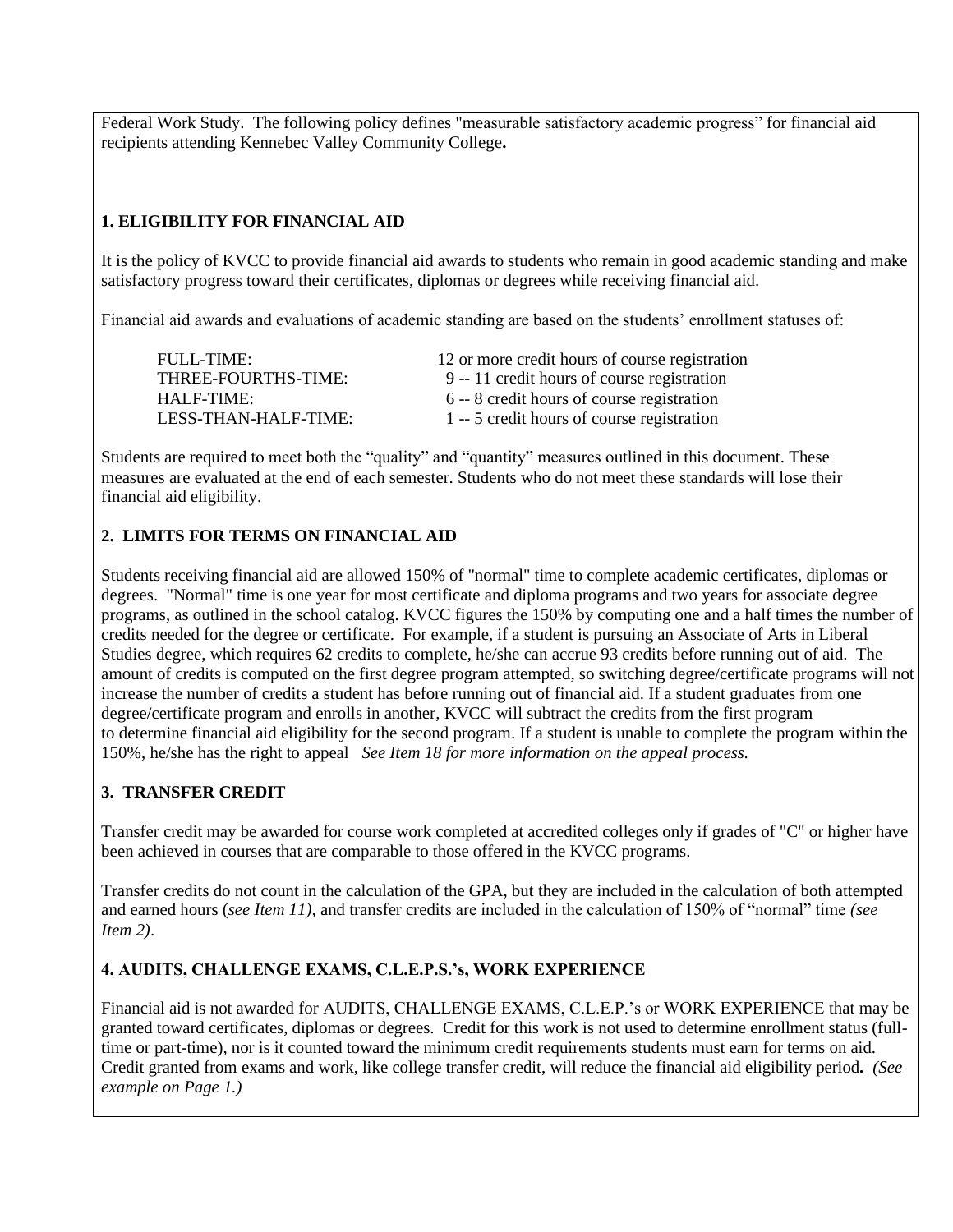Students are responsible for notifying the Financial Aid Office when registering for courses in these special categories. Financial aid monies disbursed to students in error must be repaid immediately. Students who are overpaid are ineligible for additional financial aid awards until the overpayment is repaid in full.

## **5. REMEDIAL COURSES**

All incoming students are tested before their entering term and, if test results warrant, may be required to complete basic courses or work with assigned tutors. Remedial courses are designed to provide students with opportunities to improve abilities in areas of reading, mathematics, and study skills. These courses are pass fail, and are subject to the qualitative and quantitative evaluations of Satisfactory Academic Progress. A "pass" meets the SAP qualitative standard and counts in the quantitative standard as credits earned. A failing grade is figured in the semester GPA for the qualitative standard and is counted as credits attempted but not earned for the quantitative standard. In assessing the "150% of normal time," the credit hours for the remedial courses are added to the credit hours required for the degree. For example, if an Associate degree is 62 credits and a student takes 6 credits of remedial work, the measurement would be 150% of 68 credits.

# **6. COURSE GRADES OF INCOMPLETE**

Students receiving grades of "Incomplete" for courses required for certificates, diplomas or degrees must make arrangements with faculty to complete course requirements. After instructors assign final letter grades, student grade point averages (GPA's) will be recalculated to include the appropriate quality points, and their quantitative measurement will be adjusted to include the credits as "credits completed." If cumulative GPA's remain within the published guidelines and the quantitative measurement falls within published guidelines *(see Item 13 and Item 11)* students retain eligibility for financial aid.

# **7. FAILING COURSE GRADES**

Students who fail courses may continue receiving financial aid as long as their cumulative GPA's and their credits/attempted to credits completed measurement remain within the published guidelines *(see* I*tem 13 and Item 11).*

# **8. REPETITIONS**

Students may receive financial aid to cover one repeat of a previously passed course.

# **9. ADDING AND DROPPING COURSES**

Please see the KVCC add/drop policy on the KVCC website. The KVCC census date for each semester is the day after the add/drop period. Financial aid will not be adjusted after the add/drop period unless the student totally withdraws (see below), or has a loan and drops below half time before it is originated or disbursed.

For students withdrawing after the census date, grades of "W" (Withdraw) will be entered on student records, but the students' aid will not be reduced, as long as the student remains enrolled in at least one course.

For students totally withdrawing, the federal "Return to Title IV" refunds calculation policy applies. Letter grades will be reported for all courses carried after the last day to withdraw from classes each semester. If at the end of a semester, a student receives all failing grades (F or AF) and it is determined that the student failed because he/she stopped attending, a "Return to Title IV" refund calculation must be performed and it is possible that some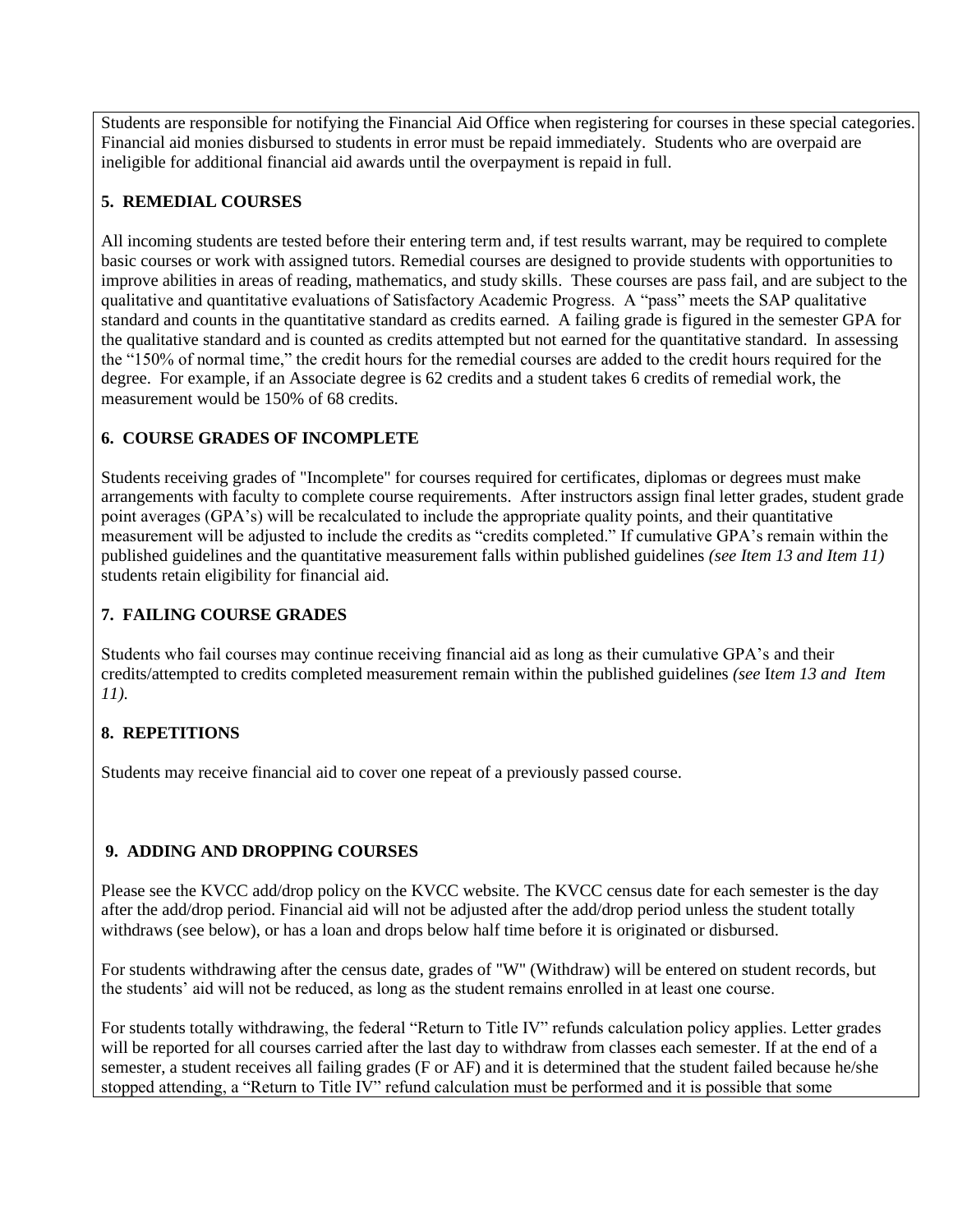financial aid could have to be returned to the Dept. of Education, in which case a student could owe money to KVCC. (*See Item 10.)*

#### **10. WITHDRAWING**

The federal "Return to Title IV" refunds policy will be used to calculate the percentage of financial aid students may retain when they completely WITHDRAW (officially or unofficially) from KVCC after the drop/add period (but before completing 60% of the semester). Students withdrawing officially or unofficially before completing 60% of the term may be required to return "unearned" financial aid received from the Federal Title IV student financial aid programs, including Federal Pell Grant, Federal Supplemental Educational Opportunity Grant (FSEOG), Federal Stafford Student Loans (Subsidized and Unsubsidized), Federal PLUS, but NOT Federal Work Study**.**

## **11. QUANTITATIVE MEASURE OF ACADEMIC PROGRESS**

A quantitative component is also required to accurately assess a student's advancement toward successful completion of his or her program of study, since successful maintenance of a high GPA does not necessarily mean progress toward completion of a degree. For example, a student who withdraws from half of his/her courses and gets "A's" in the rest may have a high GPA but he/she is not advancing toward graduation within a reasonable period of time. KVCC assesses advancement toward completion by using a percentage of credits attempted to credits earned. Credits attempted are those for which the student has enrolled, as of the end of the add/drop period. Credits earned are those which the student successfully completed by earning a passing grade. (Some programs have a policy that if a student does not pass certain courses with a "C" or better, he/she is dismissed or placed on probation. If a student is dismissed in this circumstance, then his/her financial aid is cancelled, and if the student is placed on academic probation, then the student is placed on financial aid warning or probation.) Courses in which the student receives grades of "W (withdraw), "I" (incomplete), "F" or "AF" are not considered successfully completed.

In order to maintain satisfactory progress, a student must earn a cumulative total of 66.67% of credits attempted. Students who earn less than 66.67% of credits attempted will automatically be placed on warning if it is their first failure to meet SAP. If the student fails to meet the requirements for SAP after one semester of warning, his/her financial aid is canceled and the student must appeal to have it reinstated. If the student's appeal is granted the student has one semester of probation, in which the student must meet the following academic plan: the student must pass all courses for which he/she is registered in that semester with a C or better (which means at least a 2.0 semester average). The student may not withdraw or receive a grade of W, Incomplete or a grade of N (for "no show). If the student successfully meets the terms of the academic plan for that semester, but has not yet reached the required GPA and 66.67% ratio for SAP, the student may have additional semesters of probation on the same academic plan to meet SAP requirements, provided it is mathematically possible to attain SAP by the end of the additional semester(s).

## **12. MITIGATING (EXCUSABLE) CIRCUMSTANCES**

Matriculated students who are forced to withdraw or take leaves of absence because of ill health, personal problems, or hardships may be entitled to portions of their financial aid awards. The amounts of financial aid students receive will vary depending on individual circumstances, periods of attendance, academic standing, and the institutional refund policy. *(See Financial Aid Refund/Repayment Policy.)* The Academic Dean and student academic advisors will evaluate individual requests for leaves of absence and provide written decisions to the students, Financial Aid Office, and Finance Office. Revised award letters will be issued to students if adjustments to financial aid awards are appropriate.

## **13. QUALITATIVE MEASURE OF SATISFACTORY ACADEMIC PROGRESS (SAP)**

In keeping with KVCC's academic policy, the following grade point averages must be achieved to maintain SAP: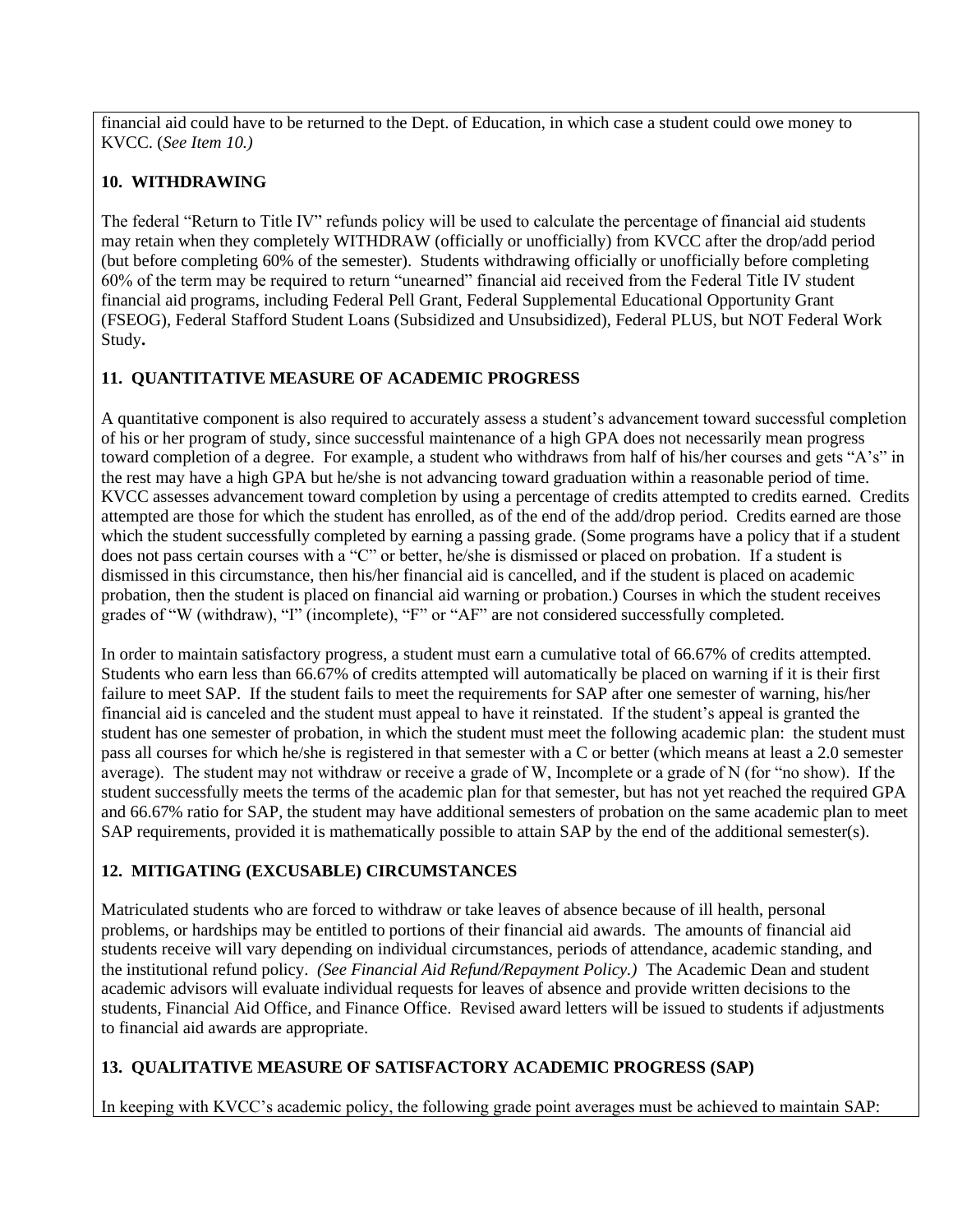At least 1.51 for 3-23 attempted credit hours; At least 1.74 for 24 to 35 attempted credit hours; At least 1.91 for 36 to 47 attempted credit hours. At least 2.0 for 48+ attempted hours

Financial Aid Warning, Probation or Dismissal Status will be conferred as shown by the following academic probation and dismissal policies. Please note that it is possible for a student to be on Academic Probation and Financial Aid Warning at the same time. (*For an explanation of "warning," see the summary on page 1 or Item 14*.)

#### Academic Probation

Academic Probation is a means of alerting students who are in academic jeopardy that they must show academic improvement in order to remain matriculated in their current program of study. Any Student placed on academic probation must receive a semester GPA of at least 2.0 during the next semester or risk academic dismissal. No students will be allowed more than two consecutive probation semesters. Probationary status is removed once a student earns a cumulative grade point average of 2.0 or higher. Matriculated students are placed on academic probation if their cumulative grade point average falls into one of the following ranges:

Cumulative grade point average: GPA of 1.50 or less for 3 to 23 attempted credit hours; GPA of 1.74 or less for 24 to 35 attempted credit hours; GPA of 1.90 or less for 36 to 47 attempted credit hours; and GPA of 1.99 or less for 48 attempted credit hours to end of program.

Students placed on probation will receive written notification of their probationary status. In addition, the student's permanent record will carry the words "Academic Probation".

#### Academic Dismissal

For the students who do not demonstrate satisfactory academic progress, the College may take the following academic action, Academic Dismissal.

There are two reasons for academic dismissal:

- Matriculated students who are on academic probation who earn less than a 2.0 semester GPA will be dismissed.
- Matriculated students who have failed to meet the minimum cumulative GPA after two consecutive semesters of academic probation will be academically dismissed.

Dismissed students will receive written notification of their dismissal. The student's permanent record will carry the words "Academic Dismissal". Students may appeal the dismissal decision, in writing, to the Vice President/Academic Dean. If the appeal is not granted, the student may repeat failed courses as a non-matriculated student, but non-matriculated students are not eligible for financial aid. \*\*

**\*\*Students must submit a separate appeal to the Financial Aid Office to appeal the cancellation of their financial aid** *(see Item 18).*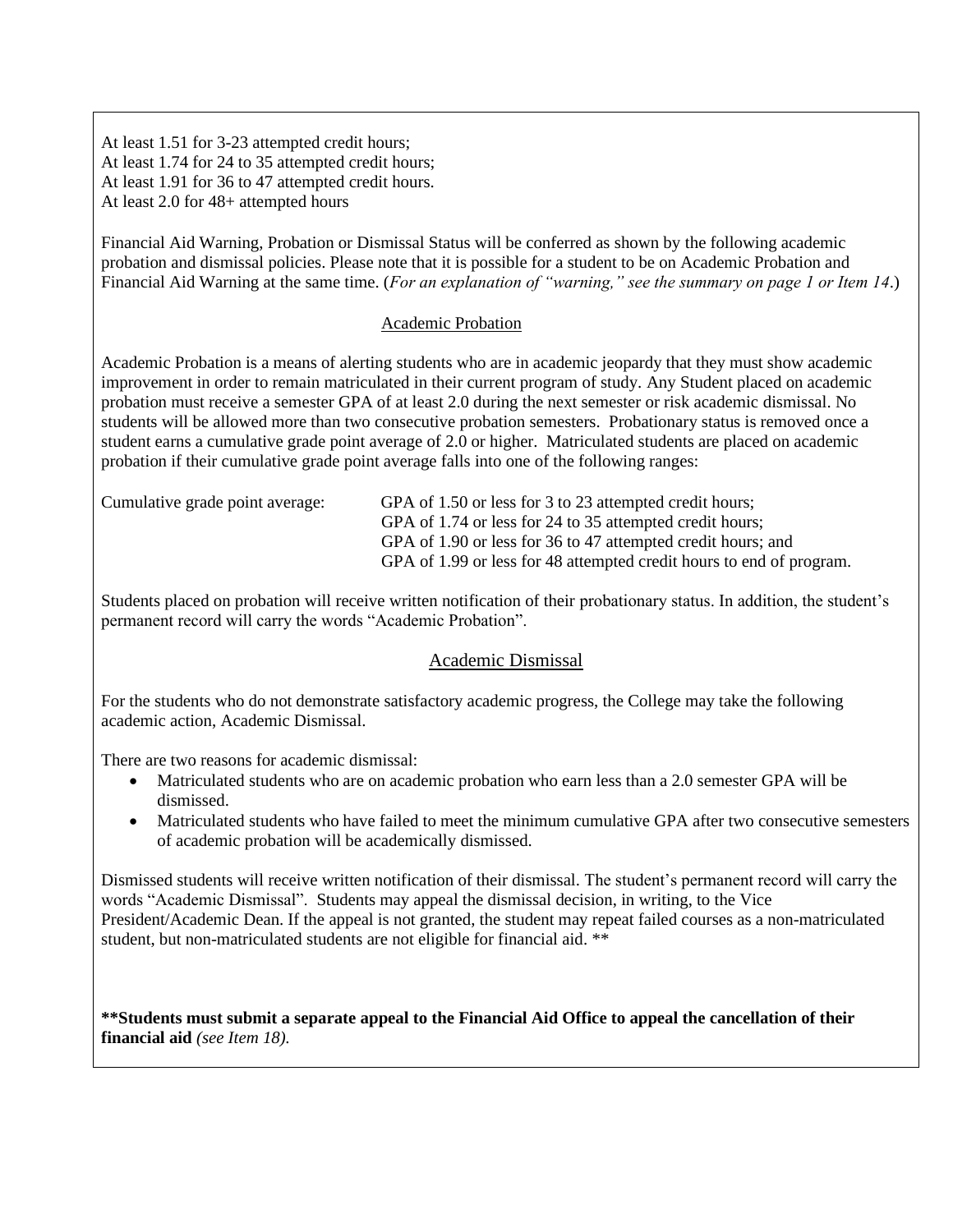Academically dismissed students are not eligible for financial aid for periods following their termination, unless eligibility is reestablished through the process described in *Section 18 of this document,* but may retain the awards received while in good academic standing, prior to the dismissals.

## **14. EVALUATION OF ACADEMIC PROGRESS**

A financial aid recipient's satisfactory academic progress is evaluated after the fall, spring and summer semesters of the academic year. At that time, a student will either be in good standing, be placed on financial aid warning, financial aid probation, or denied financial assistance for future enrollment periods (suspension). The student must meet all three progress requirements (completion rate as described in section 11, GPA as described in section 13, and 150% limit as described in section 2) to remain in good standing. Students will be notified by the Financial Aid Office if they are placed on warning, probation or suspension.

If a student does not meet the standards for SAP:

• --And the student is returning after having been academically dismissed for failure to meet SAP, he/she must appeal both to the Academic Dean **and the Financial Aid office**. If reinstated academically, the student's financial aid appeal will be considered, and he/she could be placed on warning, probation, or aid could be suspended or restricted.

--And the student has received aid in the previous semester when he/she was meeting SAP standards; he/she will be placed on financial aid warning. If at the end of the next semester the student is still not making SAP, the student's aid is terminated. If the student successfully appeals, he/she could be placed on another semester of probation with an academic plan as described in the summary on page 1 or in Item 11, or aid could be suspended or restricted. If the student meets the standards for the academic plan, but still has not attained SAP, the student may have one or more semesters of probation on the same academic plan to meet SAP standards.

If a student left KVCC in a status that was not meeting SAP standards, and is returning to KVCC more than a year after the end of the last semester he/she completed, the Financial Aid Office will automatically place the student on suspension (or warning, depending on their status when they left). The FA Office will require that the student take courses on his/her own until the student has once again met SAP standards, if previously on suspension. At that point, the student would again be eligible for federal aid. The student has the right to appeal this denial of aid. (See Item 18.)

## **15. WARNING/PROBATION STATUS**

Warning/Probation status will not prevent the student from receiving financial aid. These periods are meant to inform the student of potential academic and completion problems and provide time for corrective action. The first time a student fails to meet standards, he/she may have a semester of warning. If the student fails to make SAP at the end of the warning semester, his/her aid is terminated. Denial status will prevent the student from receiving any Title IV financial assistance for future enrollment until such time as the student meets all satisfactory academic progress standards. However, a student may appeal. If the student successfully appeals, the student may have one semester of probation/academic plan. **During that semester of probation, a student will be placed on the following academic plan: the student must earn at least a 2.0 semester average, passing all semester courses with at least a C and no grades of W, I, or N.** If a student meets the requirements in that semester but has not yet attained the required SAP standards, the student may have additional semesters of **probation on the same Academic Plan**, as long as he/she continues to meet the standards of the Plan, until meeting SAP standards. If it is mathematically impossible for the student to meet SAP requirements within that time frame or within 150% of normal time, then the student aid is terminated at the moment it becomes mathematically impossible.